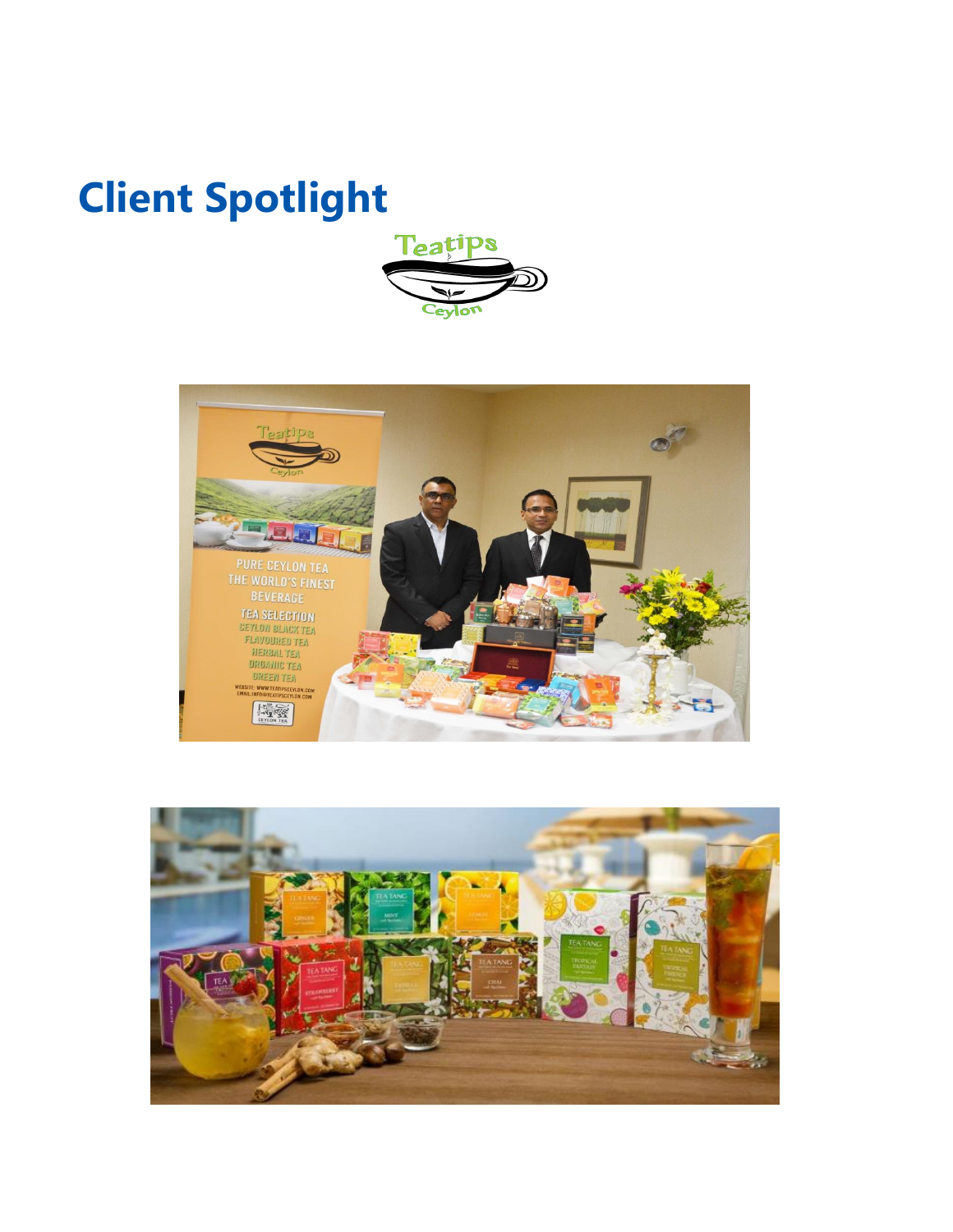## *HAPPINESS! IS ENJOYING A FINE CUP OF "TEATIPS CEYLON" TEA*

Richard and Sam, two inspiring friends who grew up in a country with a passion for tea, thought why not take the world's finest beverage "Pure Ceylon Tea" to Canada. They came up with this business idea while sipping on a cup of Ceylon tea in a café not too long ago.

So Richard and Sam partnered with one of the largest and most prestigious Tea Company in Sri Lanka, Tea Tang (Pvt) Ltd, as sole distributor in Canada. Tea Tang was selected because of their quality products, facility, reputed name and customer satisfaction with over 3 decades, serving premium quality Tea to a niche market globally. In partnership with them "Teatips Ceylon Inc was Launched." on June  $11<sup>th</sup>$ , 2015 in the City of Brampton. Ceylon Tea goes back centuries, during the British colonial times, who introduced Tea to then Ceylon, now Sri Lanka (famously known as "Ceylon Tea"), which unfolded Tea Lovers throughout the country and worldwide.

Why is this Tea so special, may you ask, it's because this Tea is 100% Pure as it comes from the finest plantation in Sri Lanka and manufactured under stringent standards, well trained staff and quality controllers who produce the best tea in the world. Also this Tea has more quantity per sachet compared to other competitors.

Therefore Teatips Ceylon Inc. brings you the best and the finest quality, premium Teas to everyone. Enjoy life believing and creating special moments while sipping on a lovely cup of Tea with family and friends.